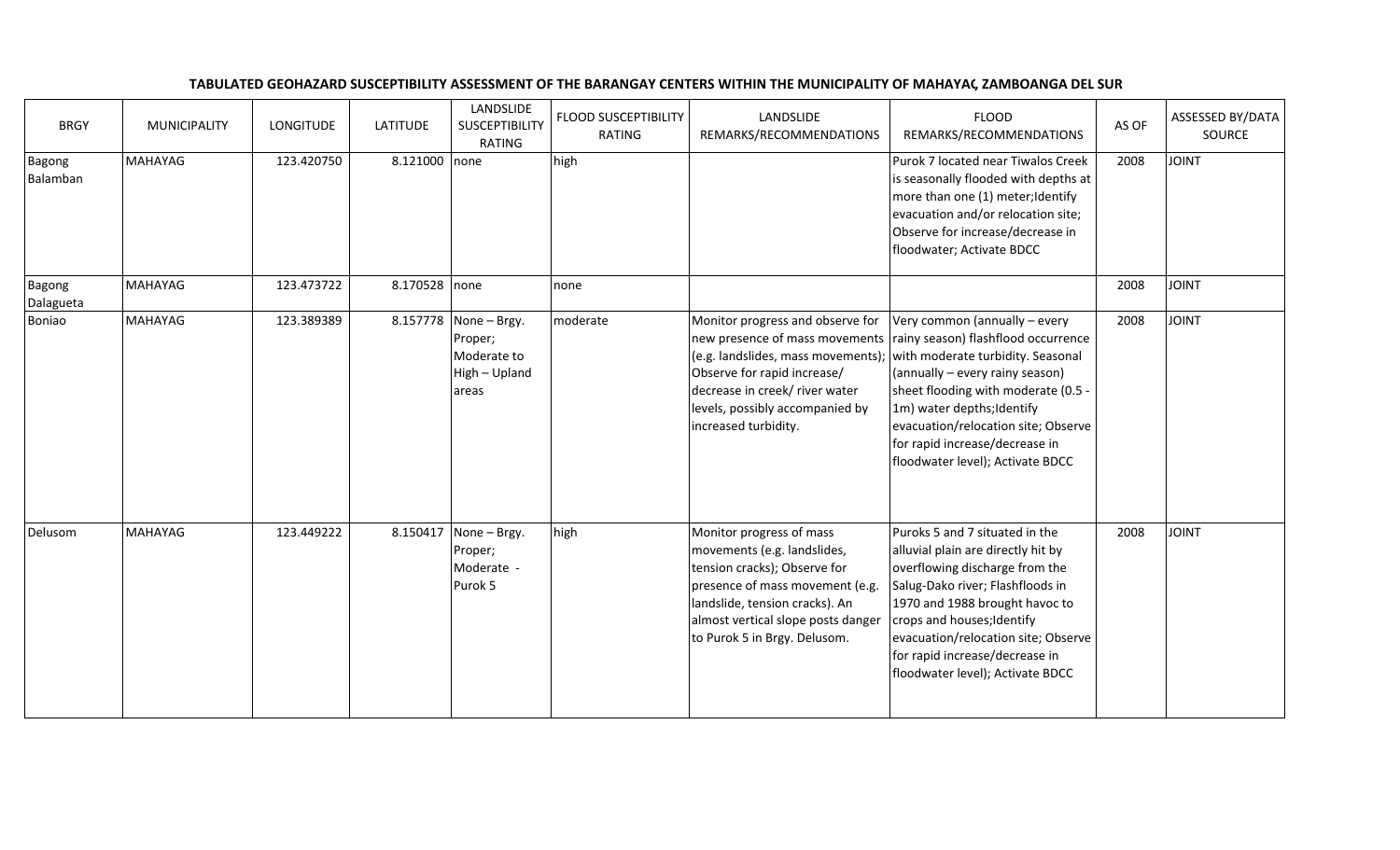| Diwan                                | <b>MAHAYAG</b> | 123.478889 |               | 8.134444   moderate                                                                                                                                  | moderate | Monitor progress of mass<br>movements (e.g., landslides,<br>tension cracks); Observe for<br>presence of mass movement (e.g.<br>landslide, tension cracks).                                           | Flooding occurs at Puroks Vargas<br>and Palomo where crops are<br>directly affected.                                                                                                                                                     | 2008 | <b>JOINT</b> |
|--------------------------------------|----------------|------------|---------------|------------------------------------------------------------------------------------------------------------------------------------------------------|----------|------------------------------------------------------------------------------------------------------------------------------------------------------------------------------------------------------|------------------------------------------------------------------------------------------------------------------------------------------------------------------------------------------------------------------------------------------|------|--------------|
| Guripan                              | <b>MAHAYAG</b> | 123.433111 | 8.159861      | moderate to<br>high                                                                                                                                  | low      | Monitor progress and observe for<br>$(e.g.$ landslides, mass movements);<br>Observe for rapid increase/<br>decrease in creek/ river water<br>levels, possibly accompanied by<br>increased turbidity. | Very common (annually - every<br>new presence of mass movements   rainy season) flashflood occurrence<br>with moderate turbidity. Seasonal<br>(annually - every rainy season)<br>sheet flooding with low $(0 - 0.5 1m)$<br>water depths. | 2008 | <b>JOINT</b> |
| Kaangayan                            | <b>MAHAYAG</b> | 123.409417 |               | 8.152500 None - Brgy.<br>Proper;<br>Moderate to<br>High - High<br>areas<br>(particularly in<br>Sitio Danao,<br>Puroks 1, 2, 3, 4,<br>5, along roads) | high     | Monitor progress and observe for<br>(e.g. landslides, mass movements);<br>Observe for rapid increase/<br>decrease in creek/ river water<br>levels, possibly accompanied by<br>increased turbidity.   | Very common (annually – every<br>new presence of mass movements rainy season) flashflood occurrence<br>with moderate turbidity. Seasonal<br>(annually - every rainy season)<br>sheet flooding with high (> 1m)<br>water depths.          | 2008 | <b>JOINT</b> |
| Kabuhi                               | <b>MAHAYAG</b> | 123.413333 |               | 8.074167 None - Brgy.<br>Proper; Low-<br>Puroks 5 and 6                                                                                              | high     | Observe for presence of mass<br>movement (e.g. landslides, tension affected by flood waters with<br>cracks).                                                                                         | Puroks 2, 3 and 7 are regularly<br>depths at more than one (1)<br>meter; Identify evacuation and/or<br>relocation site; Observe for<br>increase/decrease in floodwater;<br><b>Activate BDCC</b>                                          | 2008 | <b>JOINT</b> |
| Lourmah (Lower   MAHAYAG<br>Mahayag) |                | 123.440806 | 8.112222 none |                                                                                                                                                      | none     |                                                                                                                                                                                                      | None; but the historic 1970<br>flashflood, portions of Brgy. Lower<br>Mahayag were covered with flood<br>waters                                                                                                                          | 2008 | <b>JOINT</b> |
| Lower Salug<br>Daku                  | <b>MAHAYAG</b> | 123.427139 |               | 8.132972 None - Brgy.<br>Proper; Low-<br><b>Upland areas</b>                                                                                         | low      | Observe for presence of mass<br>movements (e.g. landslides, mass<br>movements).                                                                                                                      | Seasonal (annually - every rainy<br>season) sheet flooding with low (0 -<br>0.5 m) water depths.                                                                                                                                         | 2008 | <b>JOINT</b> |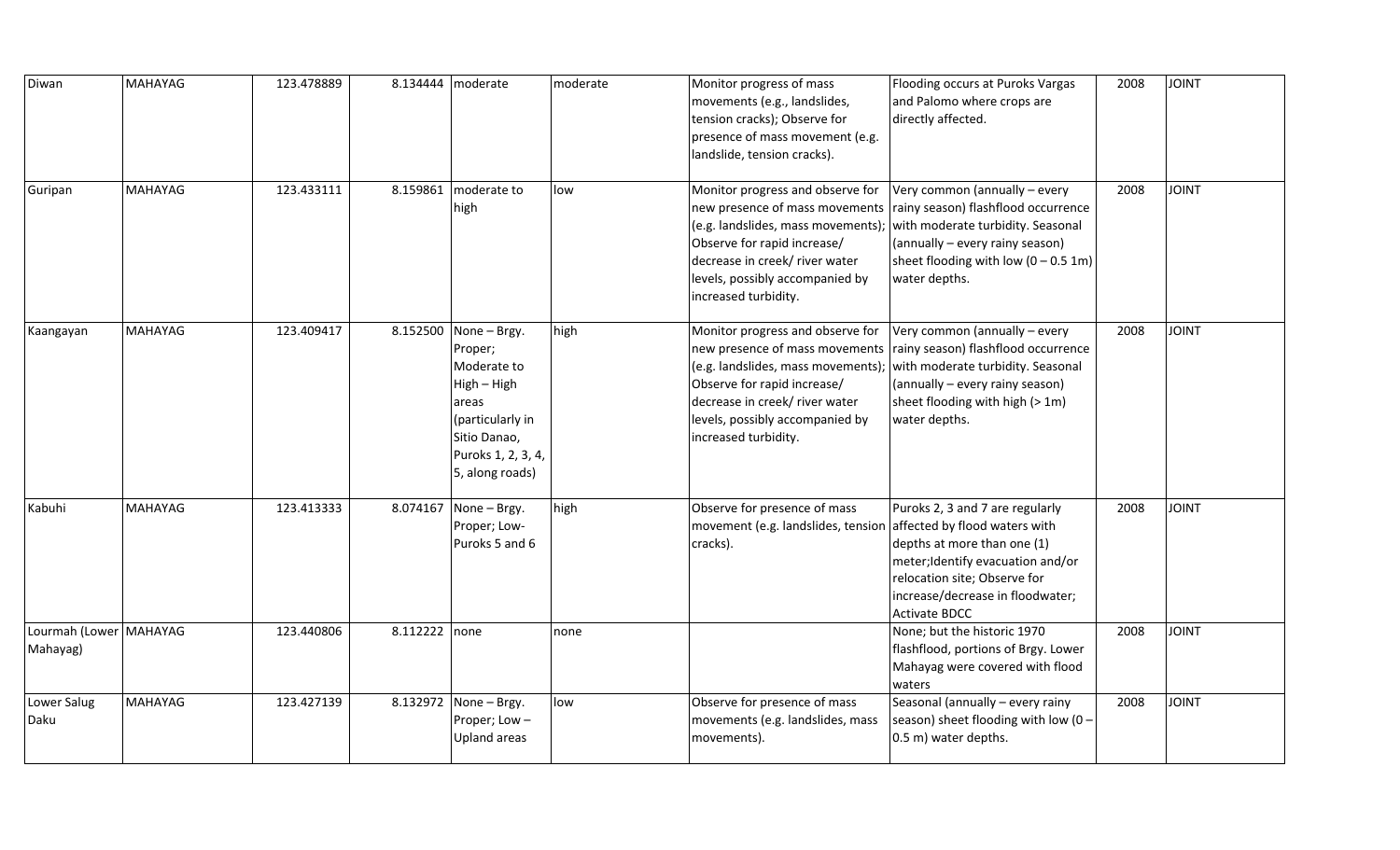| Lower Santo<br>Niño | MAHAYAG        | 123.454361 | 8.069722 none |                                                                                                                                      | high        |                                                                                                                                                                                                                                                                                                                                                                                                                                                                                                                | Entire barangay proper is located<br>near Dipolo River and is regularly<br>flooded with flood depths at more<br>than one (1) meter. Brgy. Lower Sto.<br>Nino is bounded by two (2) rivers,<br>namely: Katipunan and Dipolo<br>Rivers giving it a high susceptibility<br>to flooding; Identify evacuation<br>and/or relocation site; Observe for<br>increase/decrease in floodwater;<br><b>Activate BDCC</b> | 2008 | <b>JOINT</b> |
|---------------------|----------------|------------|---------------|--------------------------------------------------------------------------------------------------------------------------------------|-------------|----------------------------------------------------------------------------------------------------------------------------------------------------------------------------------------------------------------------------------------------------------------------------------------------------------------------------------------------------------------------------------------------------------------------------------------------------------------------------------------------------------------|-------------------------------------------------------------------------------------------------------------------------------------------------------------------------------------------------------------------------------------------------------------------------------------------------------------------------------------------------------------------------------------------------------------|------|--------------|
| Malubo              | <b>MAHAYAG</b> | 123.451639 | 8.199944      | None - Brgy.<br>Proper; High -<br>Upland areas<br>(particularly Sitio<br>Pilas &<br>Latayan); Possibl<br>e Accumulation<br>Zone Area | high        | Monitor progress and observe for<br>new presence of mass movements rainy season: July to October)<br>(e.g. landslides, mass movements);   flashflood occurrence with high<br>Develop an early warning device/<br>system intended for landslide &<br>flood-related hazards; Observe for<br>rapid increase/ decrease in creek/<br>river water levels, possibly<br>accompanied by increased<br>turbidity; Implement simple slope<br>stability measures like planting<br>vetiber along slopes (e.g. road<br>cuts). | Very common (annually $-$ every<br>turbidity. Seasonal (annually -<br>every rainy season: July to October)<br>sheet flooding with high (> 1m)<br>water depths; Identify evacuation<br>and/or relocation site; Observe for<br>increase/decrease in floodwater;<br><b>Activate BDCC</b>                                                                                                                       | 2008 | <b>JOINT</b> |
| Manguiles           | <b>MAHAYAG</b> | 123.374556 |               | 8.158972 None - Brgy.<br>Proper; Low-<br>Upland areas                                                                                | low         | Monitor progress and observe for<br>(e.g. landslides, mass movements); with moderate turbidity.<br>Observe for rapid increase/<br>decrease in creek/ river water<br>levels, possibly accompanied by<br>increased turbidity.                                                                                                                                                                                                                                                                                    | Very common (annually $-$ every<br>new presence of mass movements rainy season) flashflood occurrence                                                                                                                                                                                                                                                                                                       | 2008 | <b>JOINT</b> |
| Marabanan           | MAHAYAG        | 123.481944 | 8.165278 low  |                                                                                                                                      | low (creek) | Observe for presence of mass<br>movements (e.g. landslides, mass<br>movements)                                                                                                                                                                                                                                                                                                                                                                                                                                 | Flooding of about .5m is only<br>confined within the perimeter of<br>the Balanan Creek.                                                                                                                                                                                                                                                                                                                     | 2008 | <b>JOINT</b> |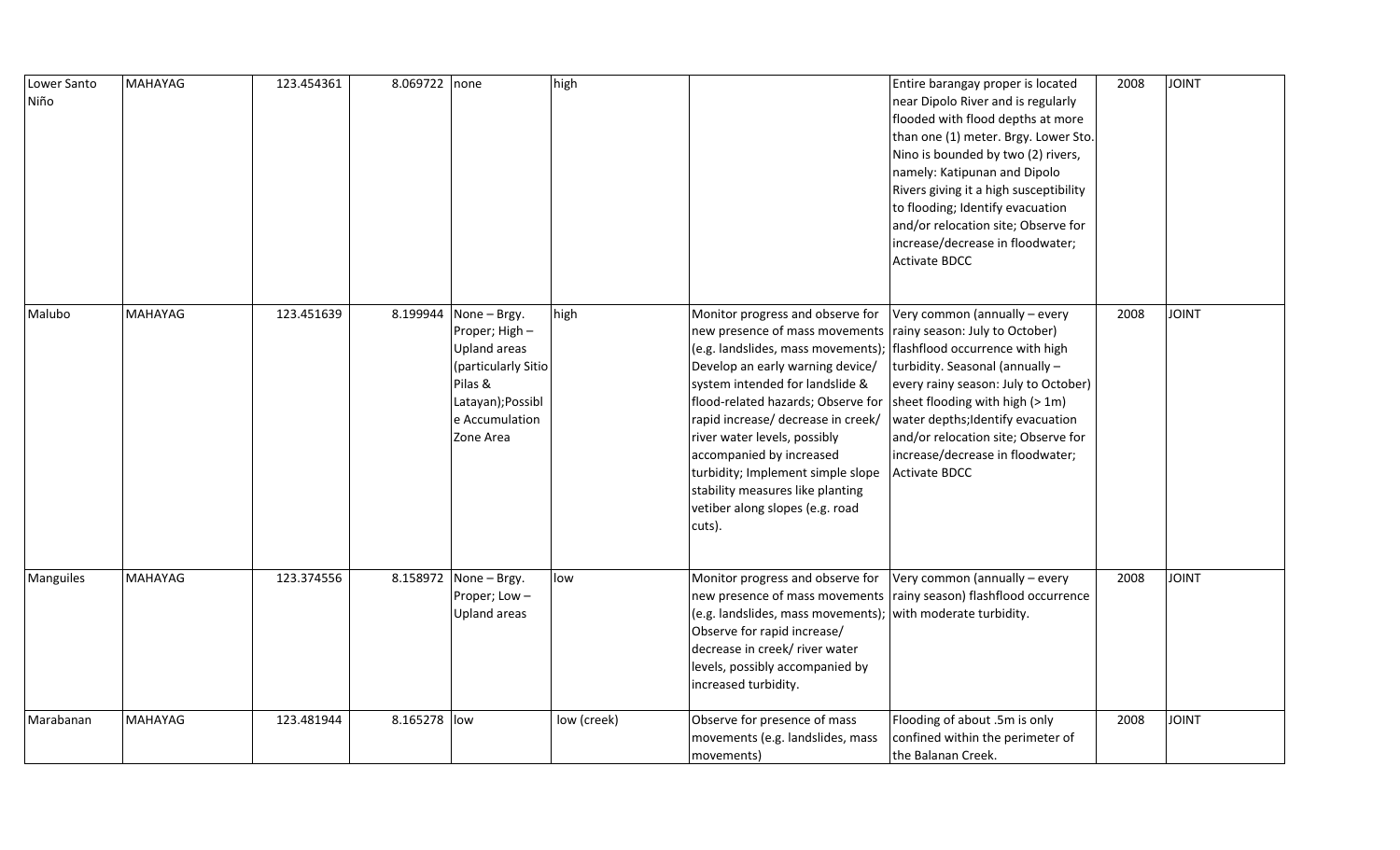| Panagaan    | MAHAYAG | 123.460889 | 8.164333 none |                                                                                                                                      | low      |                                                                                                                                                                                                                                                                                                                                                                                                                                                                                                                         | Flooding is only confined along<br>creeks channels.                                                                                                                                                                                                                                                                                                                                              | 2008 | <b>JOINT</b> |
|-------------|---------|------------|---------------|--------------------------------------------------------------------------------------------------------------------------------------|----------|-------------------------------------------------------------------------------------------------------------------------------------------------------------------------------------------------------------------------------------------------------------------------------------------------------------------------------------------------------------------------------------------------------------------------------------------------------------------------------------------------------------------------|--------------------------------------------------------------------------------------------------------------------------------------------------------------------------------------------------------------------------------------------------------------------------------------------------------------------------------------------------------------------------------------------------|------|--------------|
| Paraiso     | MAHAYAG | 123.407722 | 8.214417      | moderate                                                                                                                             | moderate | Monitor progress and observe for<br>new presence of mass movements   water depths; dentify<br>Develop an early warning device/<br>system intended for landslide &<br>flood-related hazards; Observe for<br>rapid increase/ decrease in creek/<br>river water levels, possibly<br>accompanied by increased<br>turbidity; Implement simple slope<br>stability measures like planting<br>vetiber along slopes (e.g. road<br>cuts). Constant communication<br>and updates with Brgy. Pidagan<br>Sur on geohazard situation. | Sheet flooding with (0.5-1.0 m.)<br>(e.g. landslides, mass movements); evacuation/relocation site; Observe<br>for rapid increase/decrease in<br>floodwater; Activate BDCC                                                                                                                                                                                                                        | 2008 | <b>JOINT</b> |
| Pidagan Sur | MAHAYAG | 123.416667 | 8.234167      | High (Particularly high<br>in Puroks 1 and<br>3); These areas<br>are Possible<br>Accumulation<br>Zone for<br>landslide<br>materials. |          | Monitor progress and observe for<br>new presence of mass movements<br>Develop an early warning device/<br>system intended for landslide &<br>flood-related hazards; Observe for<br>rapid increase/ decrease in creek/<br>river water levels, possibly<br>accompanied by increased<br>turbidity; Implement simple slope<br>stability measures like planting<br>vetiber along slopes (e.g. road<br>cuts). Constant communication<br>and updates with Brgy. Paraiso on<br>geohazard situation.                             | The entire brgy. Is seasonally<br>affected by sheet flooding from<br>(e.g. landslides, mass movements); Yabo and Guripan Rivers with high<br>(>1 meter) floodwater depths. A<br>catastrophic flashflood in 1970<br>affected this brgy (verbal<br>communication with<br>residents);Identify<br>evacuation/relocation site; Observe<br>for rapid increase/decrease in<br>floodwater; Activate BDCC | 2008 | <b>JOINT</b> |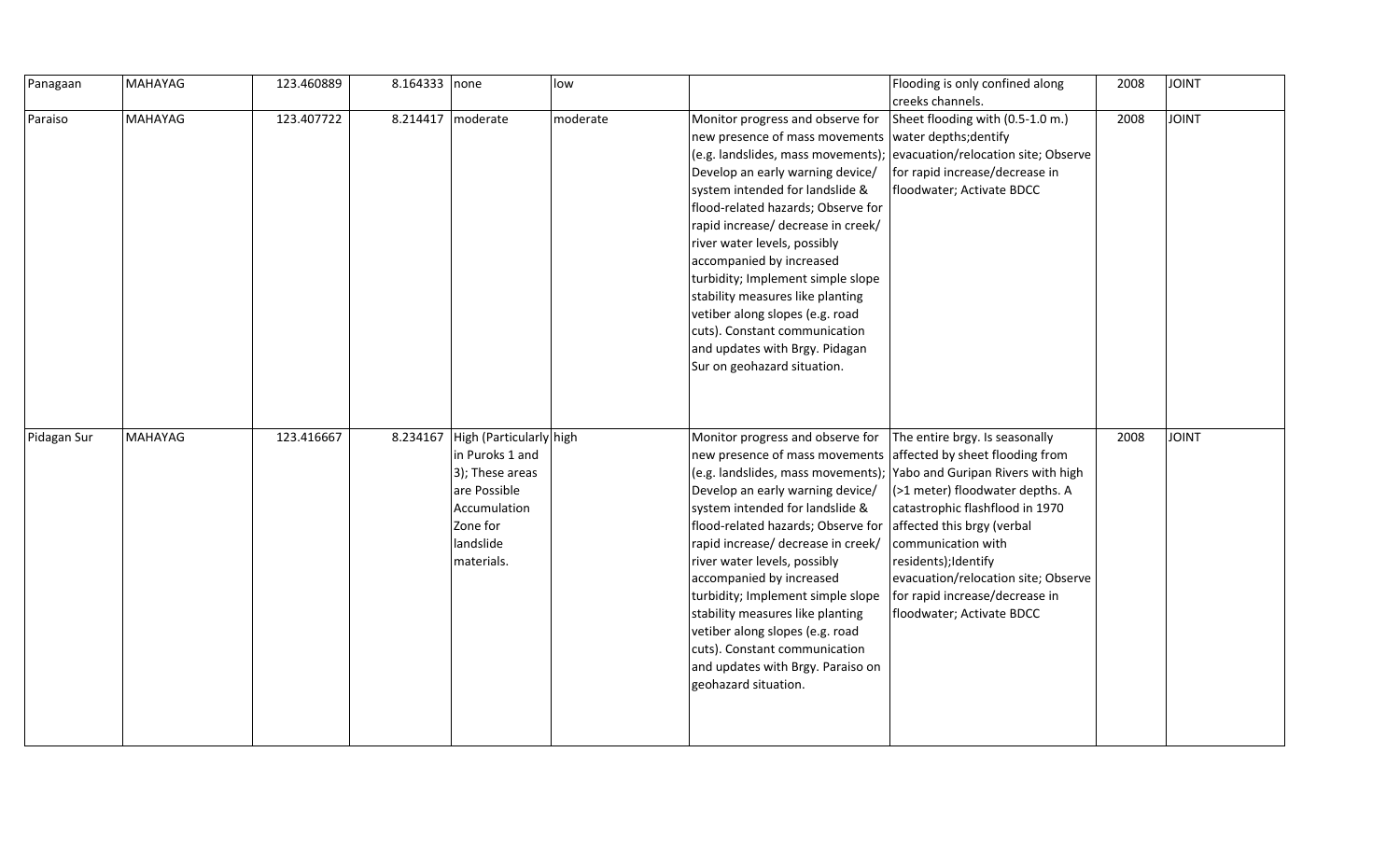| Poblacion<br>(Upper<br>Mahayag) | MAHAYAG        | 123.434444 | 8.118611      | None - Brgy.<br>Proper; Low-<br>Purok 4               | moderate to high | Observe for presence of mass<br>movements (e.g. landslides, mass<br>movements) particularly in Purok<br>4. | Flooding is caused by clogged, silted<br>and insufficient drainage system;<br>the entire Poblacion was totally<br>covered by flood waters during the<br>1970 and 1988 flashflood; Identify<br>evacuation/relocation site; Observe<br>for rapid increase/decrease in<br>floodwater; Activate BDCC                                    | 2008 | <b>JOINT</b> |
|---------------------------------|----------------|------------|---------------|-------------------------------------------------------|------------------|------------------------------------------------------------------------------------------------------------|-------------------------------------------------------------------------------------------------------------------------------------------------------------------------------------------------------------------------------------------------------------------------------------------------------------------------------------|------|--------------|
| Pugwan                          | <b>MAHAYAG</b> | 123.386639 |               | 8.123778 None - Brgy.<br>Proper; Low-<br>Upland areas | high             | Observe for presence of mass<br>movements (e.g. landslides, mass<br>movements).                            | Very common (annually - every<br>rainy season: July to October)<br>flashflood occurrence with<br>moderate turbidity. Seasonal<br>(annually - every rainy season)<br>sheet flooding with high (> 1m)<br>water depths; Identify<br>evacuation/relocation site; Observe<br>for rapid increase/decrease in<br>floodwater; Activate BDCC | 2008 | <b>JOINT</b> |
| San Isidro                      | MAHAYAG        | 123.453056 | 8.106028 none |                                                       | none             |                                                                                                            |                                                                                                                                                                                                                                                                                                                                     | 2008 | <b>JOINT</b> |
| San Jose                        | <b>MAHAYAG</b> | 123.410917 | 8.105917 none |                                                       | high             |                                                                                                            | Puroks 2, 6 and 7 are located near<br>Tiwalos and Dipolo Rivers and are<br>regularly affected by flood waters<br>with depths at more than one (1)<br>meter;Identify<br>evacuation/relocation site; Observe<br>for rapid increase/decrease in<br>floodwater; Activate BDCC                                                           | 2008 | <b>JOINT</b> |
| San Vicente                     | MAHAYAG        | 123.445972 | 8.141667 none |                                                       | none             |                                                                                                            |                                                                                                                                                                                                                                                                                                                                     | 2008 | <b>JOINT</b> |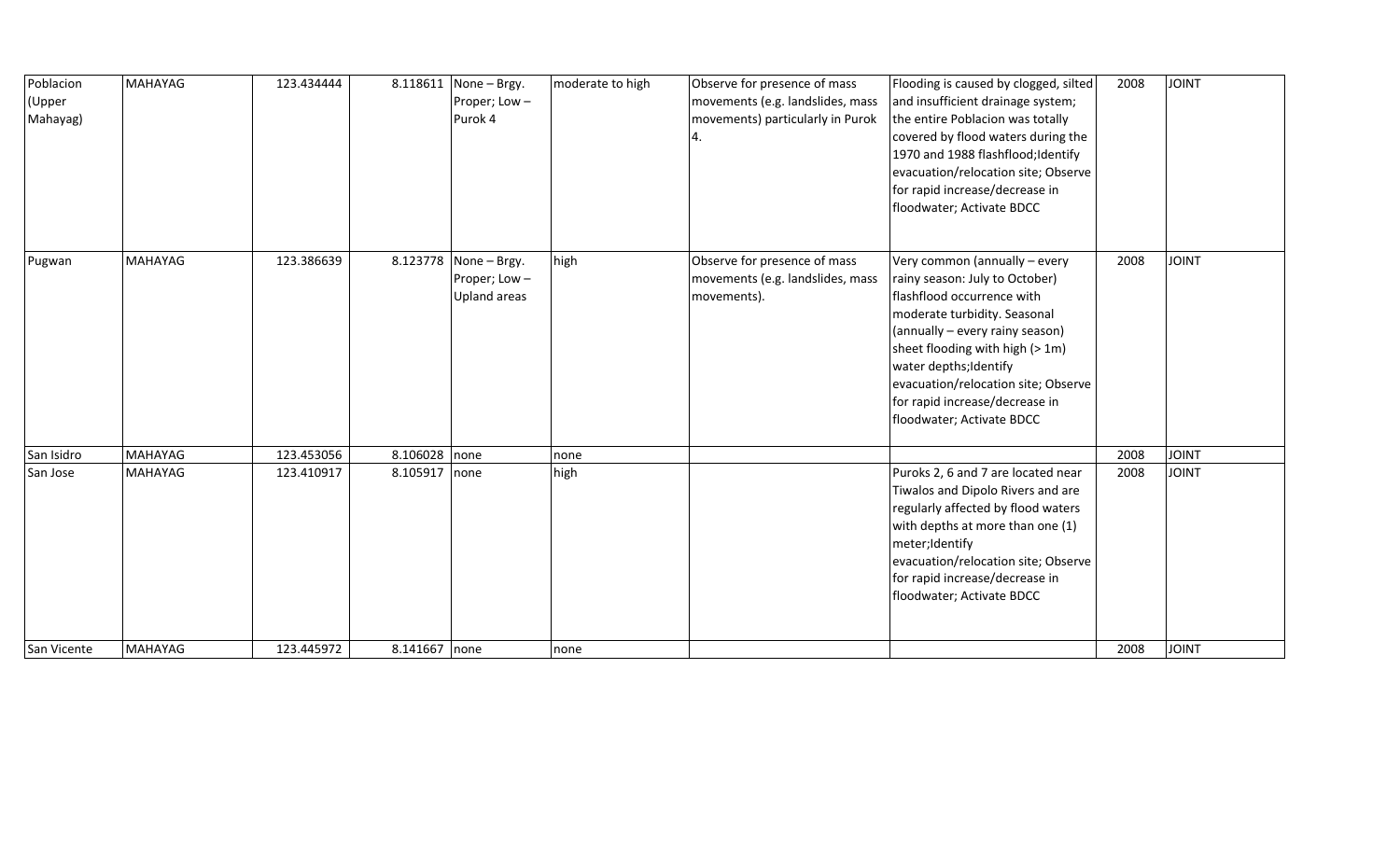| Santa Cruz | MAHAYAG        | 123.385556 | 8.138917     | None - Brgy.<br>Proper; High -<br>Upland areas<br>(particularly in<br>Purok 5) | low      | Monitor progress and observe for<br>new presence of mass movements<br>(e.g. landslides, mass movements);<br>Observe for rapid increase/<br>decrease in creek/ river water<br>levels, possibly accompanied by<br>increased turbidity. | Very common (annually - every<br>rainy season: July to October)<br>flashflood occurrence with<br>moderate turbidity. Seasonal<br>(annually – every rainy season)<br>sheet flooding with low $(0 - 0.5 \text{ m})$<br>water depths.                                            | 2008 | <b>JOINT</b> |
|------------|----------------|------------|--------------|--------------------------------------------------------------------------------|----------|--------------------------------------------------------------------------------------------------------------------------------------------------------------------------------------------------------------------------------------|-------------------------------------------------------------------------------------------------------------------------------------------------------------------------------------------------------------------------------------------------------------------------------|------|--------------|
| Sicpao     | <b>MAHAYAG</b> | 123.398306 | 8.099861     | none                                                                           | high     |                                                                                                                                                                                                                                      | Puroks 2, 4, 5 and 6 are located<br>near Dipolo River and are regularly<br>affected by flood waters with<br>depths at more than one (1) meter;<br>Identify evacuation/relocation site;<br>Observe for rapid<br>increase/decrease in floodwater;<br>Activate BDCC              | 2008 | <b>JOINT</b> |
| Tuburan    | <b>MAHAYAG</b> | 123.461750 | 8.135833 low |                                                                                | moderate | Observe for presence of mass<br>movements (e.g. landslides, mass<br>movements); Road cut with highly<br>altered materials along a road<br>bend between Brgys, Tuburan and<br>Diwan posts an imminent danger<br>in the area.          | Flooding occurs only in areas where<br>the creeks discharge overflows;<br>Brgy. Tuburan was hit by the 1970<br>flash flood where crops were<br>affected;Identify<br>evacuation/relocation site; Observe<br>for rapid increase/decrease in<br>floodwater level); Activate BDCC | 2008 | <b>JOINT</b> |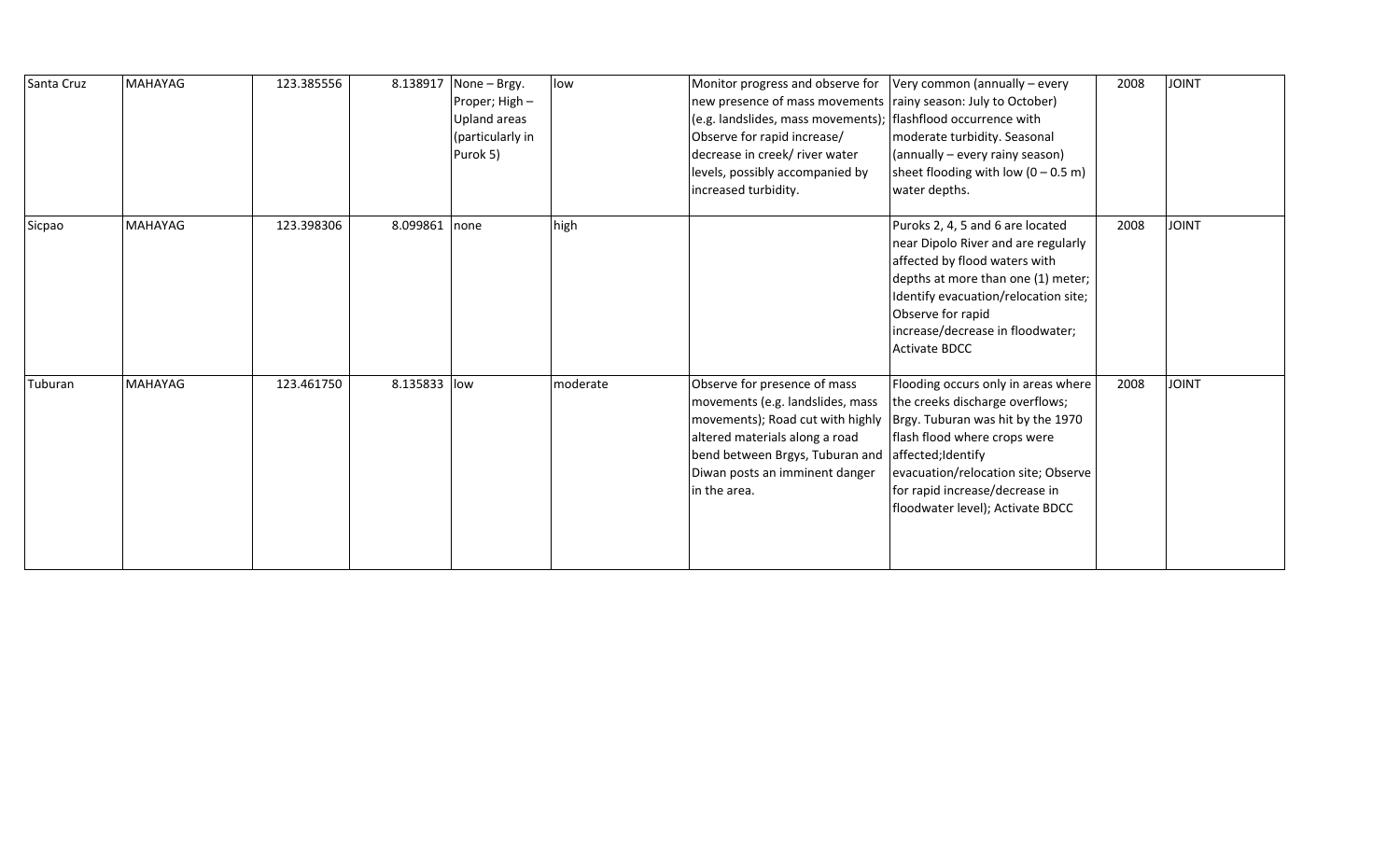| Tulan                      | <b>MAHAYAG</b> | 123.446417 | 8.218972      | None - Brgy.<br>Proper; High -<br>Upland<br>areas; Possible<br>Accumulation<br>Zone Area | high | Monitor progress and observe for<br>new presence of mass movements<br>(e.g. landslides, mass movements);<br>Develop an early warning device/<br>system intended for landslide &<br>flood-related hazards; Identify<br>evacuation site; Observe for rapid<br>increase/ decrease in creek/ river<br>water levels, possibly accompanied for rapid increase/decrease in<br>by increased turbidity; Implement<br>simple slope stability measures like<br>planting vetiber along slopes (e.g.<br>road cuts). | Very common (annually - every<br>rainy season: July to October)<br>flashflood occurrence with high<br>turbidity. Seasonal (annually -<br>every rainy season: July to October)<br>sheet flooding with high (> 1m)<br>water depths; Identify<br>evacuation/relocation site; Observe<br>floodwater; Activate BDCC | 2008 | <b>JOINT</b> |
|----------------------------|----------------|------------|---------------|------------------------------------------------------------------------------------------|------|--------------------------------------------------------------------------------------------------------------------------------------------------------------------------------------------------------------------------------------------------------------------------------------------------------------------------------------------------------------------------------------------------------------------------------------------------------------------------------------------------------|----------------------------------------------------------------------------------------------------------------------------------------------------------------------------------------------------------------------------------------------------------------------------------------------------------------|------|--------------|
| Tumapic                    | MAHAYAG        | 123.430500 | 8.105028      | none                                                                                     | high |                                                                                                                                                                                                                                                                                                                                                                                                                                                                                                        | Sheet flooding with depths of more<br>than one (1) meter is regularly<br>observed particularly when Salug<br>River overflows its channel; Identify<br>evacuation/relocation site; Observe<br>for rapid increase/decrease in<br>floodwater level); Activate BDCC                                                | 2008 | <b>JOINT</b> |
| <b>Upper Santo</b><br>Niño | MAHAYAG        | 123.445194 | 8.086500 none |                                                                                          | high |                                                                                                                                                                                                                                                                                                                                                                                                                                                                                                        | Puroks 3 and 5 are regularly<br>affected by flooding with flood<br>depths at more than one (1) meter.<br>Both barangays are located near<br>Salug and Dipolo Rivers,<br>respectively; Identify<br>evacuation/relocation site; Observe<br>for rapid increase/decrease in<br>floodwater level); Activate BDCC    | 2008 | <b>JOINT</b> |